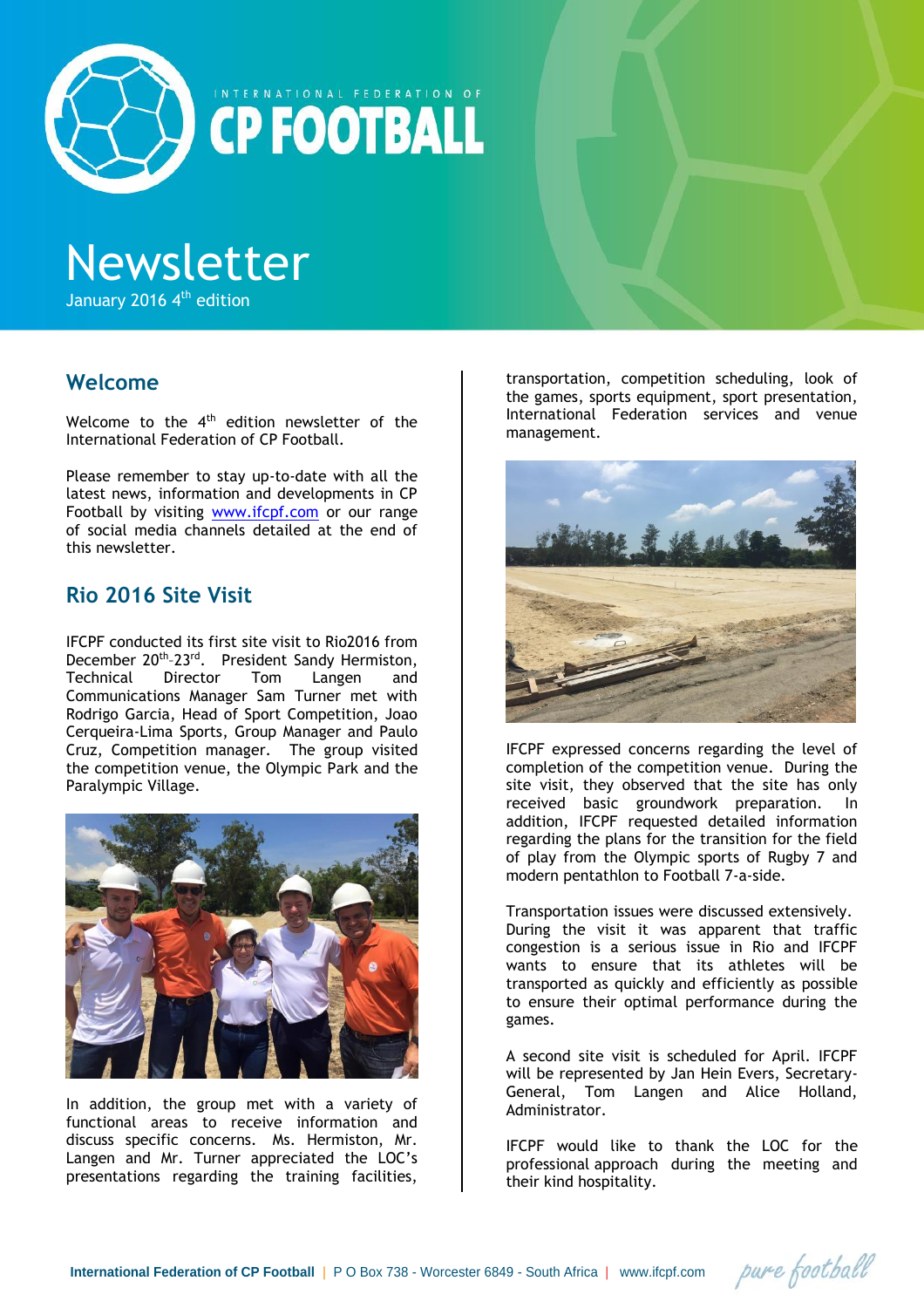## **2017 Youth Parapan American Games**

The Americas Paralympic Committee (APC) has announced that the 2017 Youth Parapan American Games in Sao Paulo, Brazil, will feature 12 sports, two more than the 2013 edition, with CP Football and sitting volleyball added to the sports programme.

The 12 sports for the event, which will take place between 20-25 March 2017, are: athletics, boccia, football 5-a-side, goalball, judo, powerlifting, sitting volleyball, swimming, table tennis, wheelchair basketball, wheelchair tennis and CP Football.

Around 1,000 athletes, ages 12-21 years old, are expected to compete in the fourth edition of the Youth Parapan American Games, an increase on the 631 youngsters who took part in the 2013 Games in Buenos Aires, Argentina. The Games will be organised by the Brazilian Paralympic Committee and the majority of sport events will be held at their new Paralympic Training Centre in Sao Paulo.

Jose Luis Campo, President of the Americas Paralympic Committee, said:

"Since the first edition of the Parapan American Youth Games in 2005 in Venezuela, they have grown in size and stature each time. The confirmation of the 12 sports for the 2017 edition will ensure that these Games will be the biggest Youth Parapan American Games ever staged. We are delighted to welcome CP Football and sitting volleyball to the sports programme as it is important that youngsters get the opportunity to experience competition at the highest level. By staging this event in Brazil, we aim to build on the legacy of the Rio 2016 Paralympic Games and encourage more youngsters in the continent to try and compete in para-sport."

Andrew Parsons, President of the Brazilian Paralympic Committee and IPC Vice President, said:

"To have more sports added to the programme of the 2017 Youth Parapan American Games is an important step to keep promoting para-sports in Brazil and the continent following the Rio 2016 Games. The fact the event will be held in the new Paralympic Training Centre in Sao Paulo makes us proud of the legacy and the impact the Games have in our country.

"The 2016 Paralympic Games will inspire the new generations as we expect to have even more young athletes from all countries in the region."

## **Development Plan**

Providing international leadership and support for our sport and its talented players is at the heart of our purpose. While IFCPF is in its infancy, the sport of CP Football has never been stronger. Since achieving independence we have a record number of participants, tournaments, supporters and dedicated leaders.

We are pleased to present our first Development Plan, which is guided by our mission: We inspire, support and enable individuals with Cerebral Palsy or a related Neurological condition around the World to participate in Cerebral Palsy Football in order to reach their full potential

In order to achieve our mission we have established six strategic directions: participation, competition, workforce, officials, classification and athlete development.

Our plan establishes the following goals:

- Increase the number of players, including female players and youth players
- Increase the number of countries competing in national and international competitions
- Provide training to more coaches and qualify more technical delegates
- Increase the number of international referees in all regions
- Qualify more classifiers and roll out our new classification system
- Establish an athletes commission, encourage our members to appoint national athlete representatives and provide athlete support programmes

Achieving the goals in this plan will form the basis for a strong application for inclusion in future Paralympic Games. While the road to independence has been bumpy, if we continue to work together for the benefit of our sport, we will achieve our vision:

Global recognition for Cerebral Palsy Football as a dynamic World Class Paralympic Sport

We look forward to working with all of you to achieve our vision, mission and strategic directions.

To see the IFCPF Development Plan, please visit the Library section of our website at [www.ifcpf.com](http://www.ifcpf.com/)

pure football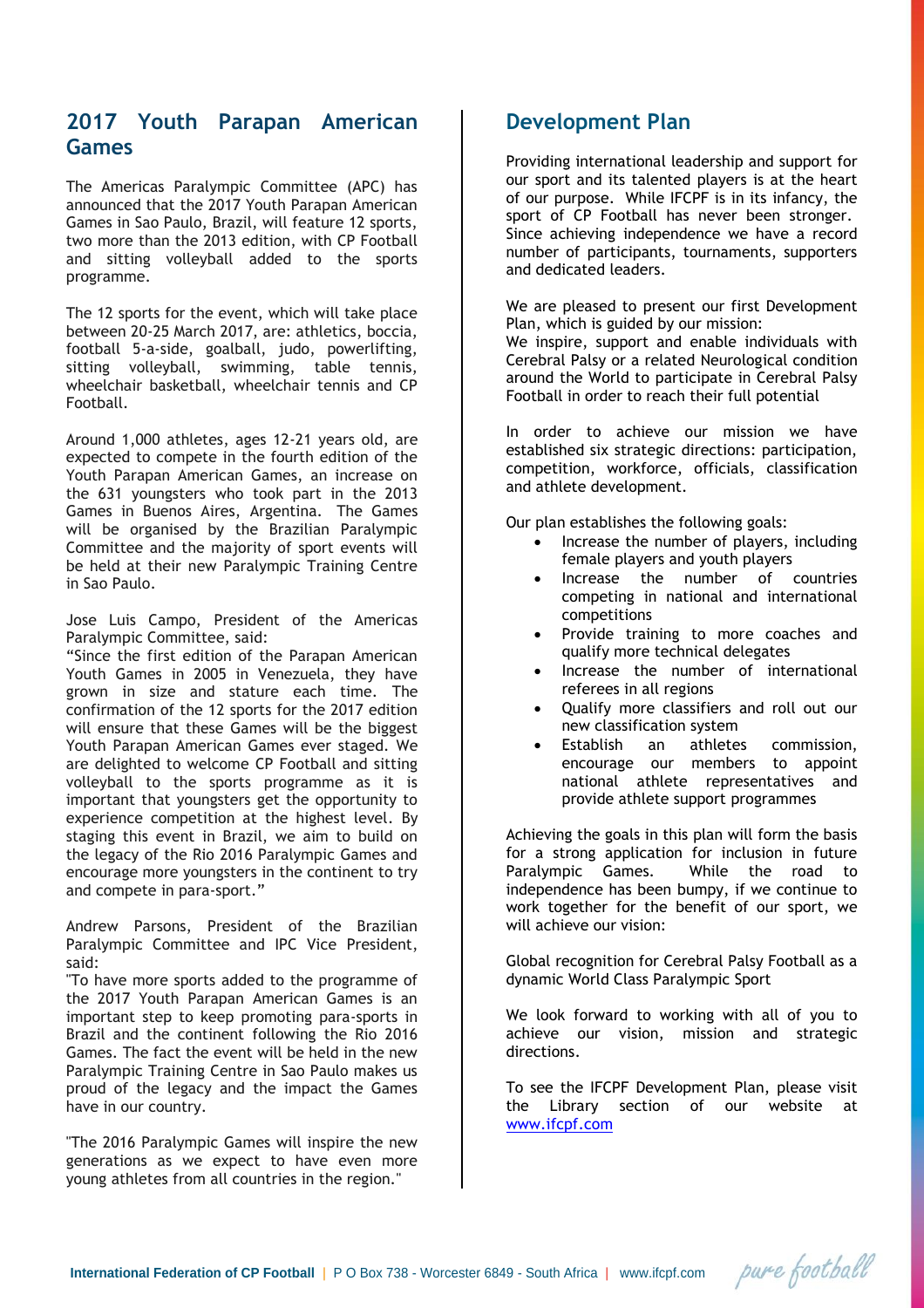## **Classification Committee Meeting**



Members of the International Federation of Cerebral Palsy Football's classification committee met for five days in the Sports Research Center of the Miguel Hernández (UMH) in Elche. During the meeting, the group laid the foundation of a new classification system to be developed and will test over the coming years, coordinated by the director of the Department of Student with Disabilities UMH and current head of the IFCPF Classification Raul Reina.

In this seminar, we have also presented the preliminary results of several investigations with the aim of developing a classification system based on evidence, to meeting the requirements of the new Classification Code of the International Paralympic Committee.

The meeting was attended also by members Jaime Antunes, Portugal; Jorge Parra, Colombia; Neuro-rehabilitation specialist physiotherapist in the Netherlands Bram Roberts and technical classifiers Marcelo Sanchez of Argentina and Stuart Sharp Scotland.

## **Evidence-based classification research**

The latest publication from the research group of IFCPF head of classification Raul Reina, about evidence-based classification in CP Football, can viewed at the link below.

Change of Direction Ability Performance in Cerebral Palsy Football Players According to Functional Profiles **http://journal.frontiersin.org/article/10.3389/f phys.2015.00409/abstract**

## **IFCPF and CPISRA General Assemblies**

As part of the continued working relationship between CPISRA and IFCPF we have decided that it will be a cost effective and time saving venture to have the 2016 General Assemblies simultaneously.

IFCPF and CPISRA are seeking Host Countries for these very important meetings in the fall of 2016, after the Rio 2016 Paralympic Games.

For further information please visit [www.ifcpf.com](http://www.ifcpf.com/)

## **IFCPF Intercontinental Cup Qualification Tournament**

"It is our great pleasure to invite your national CP Football Team to participate in the 2016 IFCPF CP Football Qualification Tournament for the Intercontinental Cup to be held in Denmark in the city of Vejen from 26 July to 7 August 2016.

A maximum of 16 countries can participate in this tournament. If more countries want to enter the tournament, the position on the World Ranking list will be taken into account. If countries are equal on the Ranking List the IFCPF Technical Committee will make the final decision.

The 2016 IFCPF CP Football Qualification Tournament for the Intercontinental Cup will be a qualification tournament for the 2017 IFCPF Intercontinental Cup. The top 8 ranked countries in the IFCPF 2015 World Championships have already qualified. **"**

Mette Holstein Arnesen Event Director - Local Organization Committee

pure football

For further information please visit: [www.ifcpf.com](http://www.ifcpf.com/)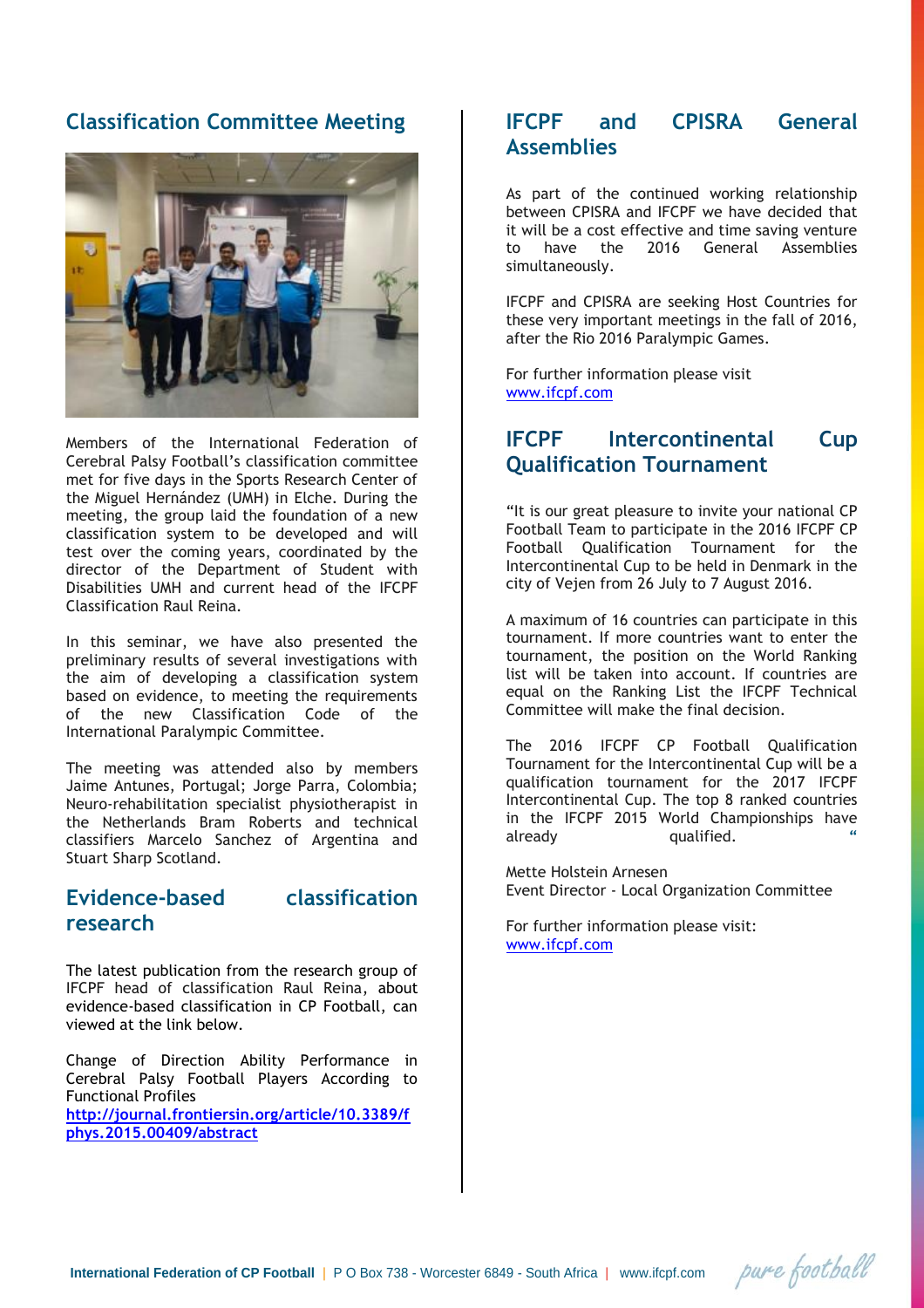## **Athlete Interview**

More than six years ago, the idea of a cerebral palsy football team was mostly unheard of in Singapore. These days however, the country has a national team taking the Southeast Asian field by storm. This is mostly thanks to Khairul Anwar and the other pioneer members of Singapore's CP football team, who spearheaded the movement.



#### **What got you started in CP Football?**

My first love is football. One day, it just came into our minds that we wanted to represent Singapore on the field It's my passion. Singapore Disability Sports Council was the organization that gave opportunity to be part of the sport.

#### **What is your biggest accomplishment in football**?

Playing for my country is a dream come true.

## **How do you feel when you are on the CP Football field?**

I feel free. I feel free from everything. With the ball at my feet, all my stress is gone

#### **Do you have any personal routine that you follow on match day?** Listening to Bob Marley songs & calm myself down.

#### **What would be your ultimate achievement?**

Playing abroad hoping to be professional player, moving on as a coach and help the CP football community to have more opportunity and awareness.

#### **What is your biggest challenge, and what do you do to manage this challenge?**

The condition Cerebral Palsy is a blessing in disguise. Everyday life is challenge. MIND OVER MATTER. Believe in myself I can contribute to the society. That's what keeps me going. The support from family, friends and coaches, makes me who I am today.

#### **What is your diet like?**

3 meals a day. Eat your breakfast like a King, Eat your lunch like a prince, Eat your dinner like a beggar. DON'T FORGET MY GREENS AND FRUITS!!

**What was the best advice you were ever given?** Keep believing in yourself, keep trying - Coach Zai

#### **Do you have a saying or motto that you live your life by?**

A quote by Carlo Ancelotti. "Be better than who you were yesterday."

#### **Where do you draw your inspiration from?** David Beckham. A very inspirational captain who lead England to World Cup.



### **Where do you see yourself doing after finishing your international career?**

If there are opportunity for me to contribute to CP football association. Will be great. As of now further studies and upgrade myself.

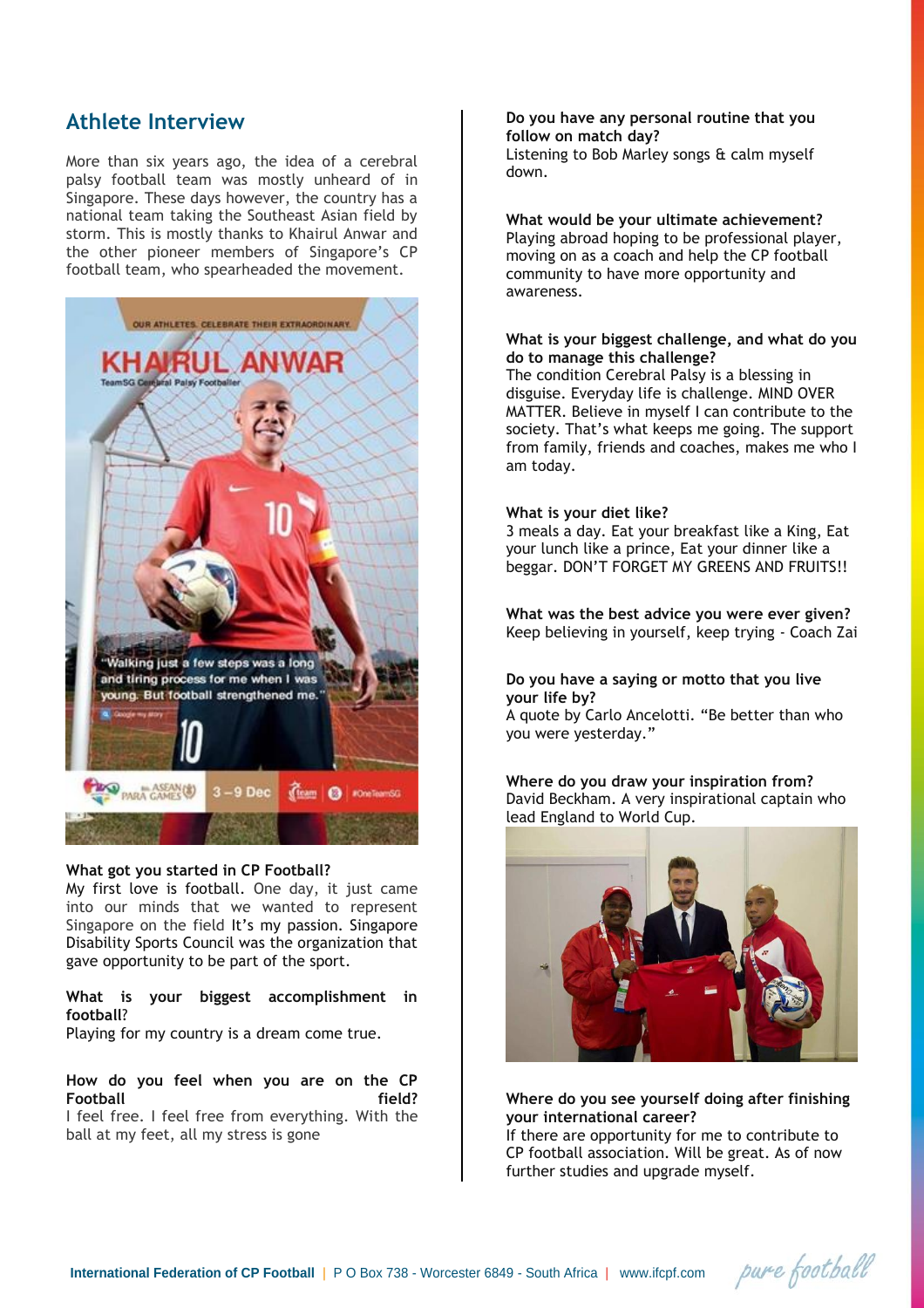## **8 th ASEAN Para Games**



After seven days of raw emotion and celebrations, the 8th ASEAN Para Games (APG) was declared "the best Games ever" by President of ASEAN Para Sports Federation (APSF) Dato Zainal Abu Zarin as the APG finally came to a close on Wednesday December 9th .

The CP football tournament had 5 participating countries and was extremely successful. The Singapore National Stadium was chosen as the competition venue. A fantastic facility and probably for most of the players, a once in their life time experience to play international matches in such an outstanding venue.

Thailand dominated the competition. The first round was played in a Round Robin. After the Round Robin the first two ranked teams met in the final and position 3 and 4 played the bronze medal match. In an exciting gold medal match the Thai team beat Myanmar convincingly: 3 – 0. Singapore ended third after a close game versus Malaysia: 2 - 1

Final Ranking

- 1. Thailand
- 2. Myanmar
- 3. Singapore
- 4. Malaysia
- 5. Indonesia

For further information visit: <http://www.ifcpf.com/tournaments/view/25>

## **Asia-Oceania Regional Qualifier**

IFCPF have taken the decision to establish regional championships in the Asian-Oceania region. This will provide all the member countries the same opportunity to qualify for the 2019 World Championships.

A letter has been sent to all member countries within the Asia-Oceania region, which can be found in the downloads section of this page.

The bidding process for this competition will open during 2016.

## **Members Questionnaire**

As the International Federation of CP Football, we seek to gain global recognition for Cerebral Palsy Football as a dynamic World Class Paralympic Sport.

It is therefore vitally important that we collect information about our members to showcase the developments being made in CP Football across the world and to provide the right support to each member organisation.

We would appreciate if you could complete the following questionnaire on behalf of your organization and provide as much detail as possible. This questionnaire is for 2015 (1st January 2015 to 31<sup>st</sup> December 2015).

We would like to emphasise the need for copies of your results from your national championships.

If you have any questions please contact Jan-Hein<br>Evers (IFCPF Secretary General) at Secretary General) at [jhevers@ifcpf.com](mailto:jhevers@ifcpf.com)

Once completed please return to [aholland@ifcpf.com](mailto:aholland@ifcpf.com) with any additional documentation by February 29th 2016.

pure football